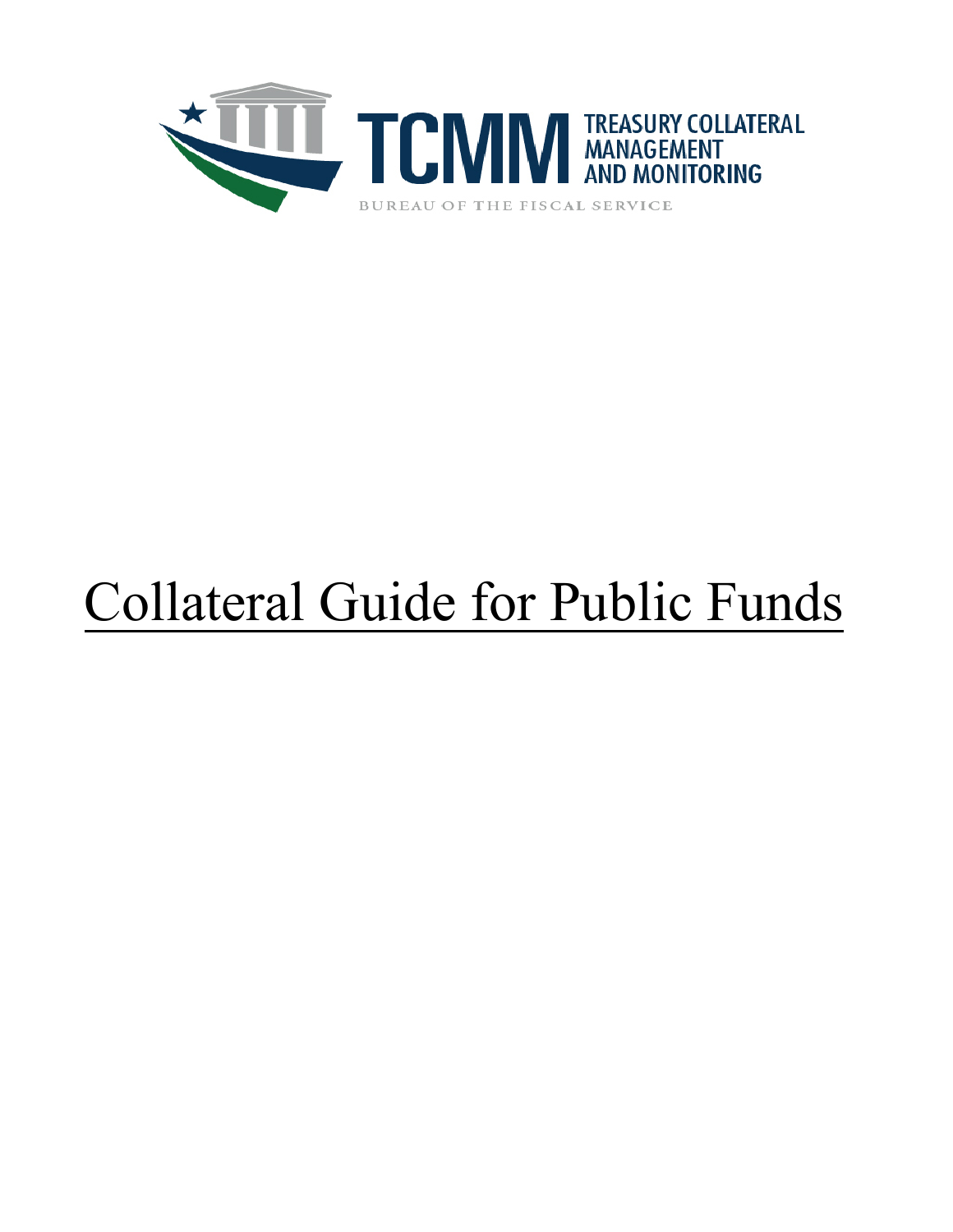# **BACKGROUND**

The information contained in this guide is presented as a general overview of collateral program operations for federal agencies requiring collateral to secure public funds on deposit with a commercial financial institution (31 CFR Part 202). It does not supersede or replace any requirements contained in:

- a) Specific Treasury Fiscal Service Collateral Program agreements, regulations, and policies, or
- b) Federal Reserve Bank Operating Circulars, clearing memos, or other guidelines.

The guide may be periodically updated to reflect current information. A more comprehensive version of this guide, directed toward financial institutions, will be available through a link on the Federal Reserve Financial Services website at http:/[/www.frbservices.org.](http://www.frbservices.org/)

If you have any questions regarding the Treasury's CFR Part 202 and CFR Part 225 collateral programs; including pledging collateral, collateral eligibility, collateral program account set-up, and collateral account maintenance procedures, please contact Treasury Collateral Management and Monitoring Operations Support (TCMM) at 1-888-568-7343 (select menu option 2, and then select menu option 1).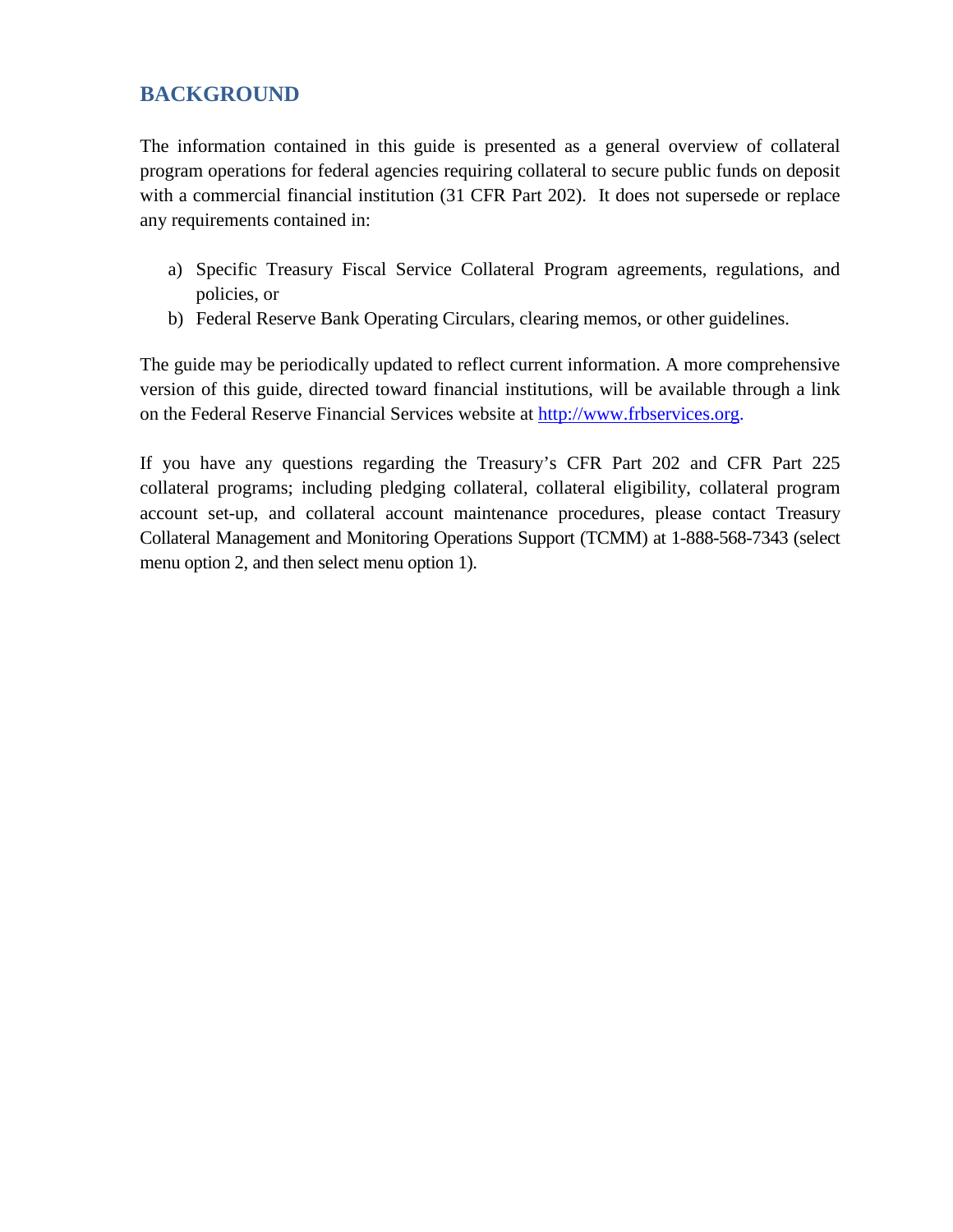# **1. GLOSSARY OF TERMS**

**Amount To Be Collateralized (ATBC):** The required amount that government agencies (31 CFR Part 202 and 225) and the U.S. Trustees for Bankruptcy or the Bankruptcy courts (31 CFR Part 225) have provided to the Federal Reserve as the amount to be secured with collateral by a depositary.

**Borrower-In-Custody (BIC):** Also referred to as Off-Premise Collateral (OPC). BIC refers to an arrangement by which a depositary pledges certain types of acceptable assets as collateral to secure public funds. The depositary is permitted to retain possession of the collateral on its own premises, subject to the terms and conditions agreed upon between the Treasury, the Reserve Bank, and the depositary.

**Bureau of the Fiscal Service (Fiscal Service):** A bureau of the Treasury with regulatory responsibility for establishing acceptable collateral and for determining the valuation of collateral for Treasury Fiscal Service collateral programs. Fiscal Service provides central payment services to federal program agencies, operates the federal government's collections and deposit systems, provides government-wide accounting and reporting services, and manages the collection of delinquent debt owed to the federal government.

**Collateral:** A marketable security or financial asset that has been determined by the Treasury and reviewed by a Reserve Bank as acceptable for pledging to a Treasury collateral program. Depending on the program, the pledgor or obligor provides collateral to secure deposit balances at risk to the Treasury or a Federal agency or in lieu of performance bonds.

**Collateral Management System (CMS):** An application operated by the Reserve Banks that maintains a record of and values collateral pledged in Fedwire book-entry, non-Fedwire book-entry, or in definitive (physical) form for all Treasury collateral programs administered by the Reserve Banks. Reserve Banks process collateral transactions maintained and valued in this system. Collateral held at the Depository Trust Company (DTC), with an authorized third-party custodian, in a Reserve Bank vault, or through an OPC agreement (BIC arrangement) is reflected and valued in CMS.

**Computer Interface:** A communications link between computers at a financial institution and a Reserve Bank.

**Depositary:** A financial institution authorized to secure public money on deposit and submit a bond secured by government obligations as collateral in lieu of bonds with sureties.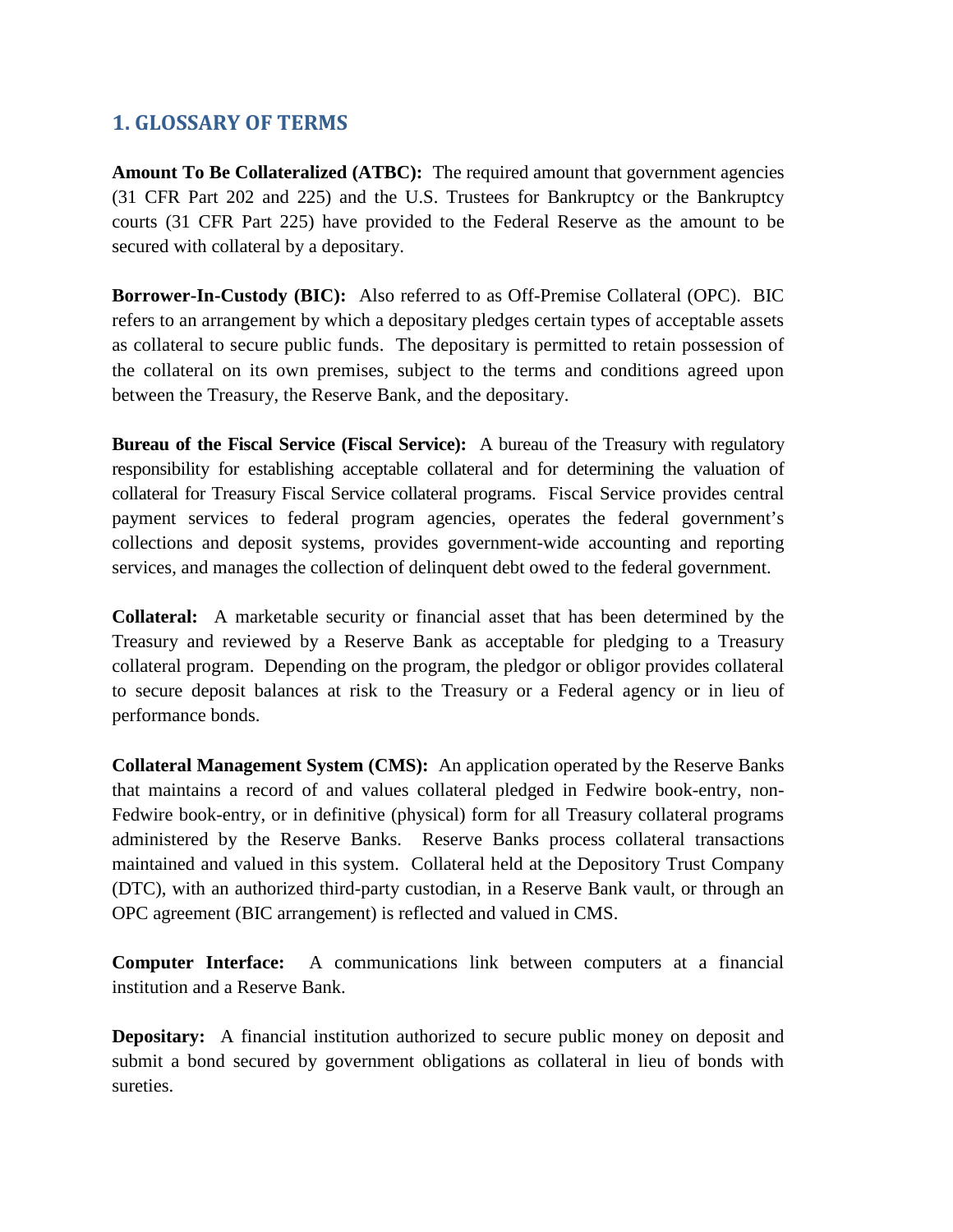**Depository Trust Company (DTC):** A national clearinghouse for settling trades in corporate and municipal securities and performing securities custody services for its participating financial institutions and broker-dealers. DTC is an authorized third-party custodian for the Reserve Banks and the Treasury. DTC is a subsidiary of the Depository Trust and Clearing Corporation (DTCC).

**Collateral Account:** An account at a Reserve Bank (a) used to hold collateral or (b) in which is recorded the receipt of an advice of custody evidencing that collateral is held by or for the pledgor subject to the security interest of the pledgee. In Fedwire and in other related documents, this collateral account is also referred to as a Restricted Securities Account.

**Treasury Collateral Management and Monitoring (TCMM):** A centralized application operated by a Federal Reserve Bank to monitor securities and other financial assets pledged as collateral to various Treasury programs.

**TCMM Operations:** Manages monitoring functions for collateral pledged to the Treasury and government agencies.

- Performs new collateral account set-up, account maintenance, and collateral withdrawals.
- Provides customer support for obligors/pledgors and government agencies as custodian and in its role as Fiscal Agent for the United States Treasury.
- Retains records for all collateral functions and related activities.

**Third-Party Custodian:** A financial institution acting as a custodian holding pledged assets as collateral approved by a Reserve Bank acting as the Treasury's fiscal agent.

**Treasury Support Center (TSC):** A centralized Reserve Bank function that provides customer service for various Treasury programs.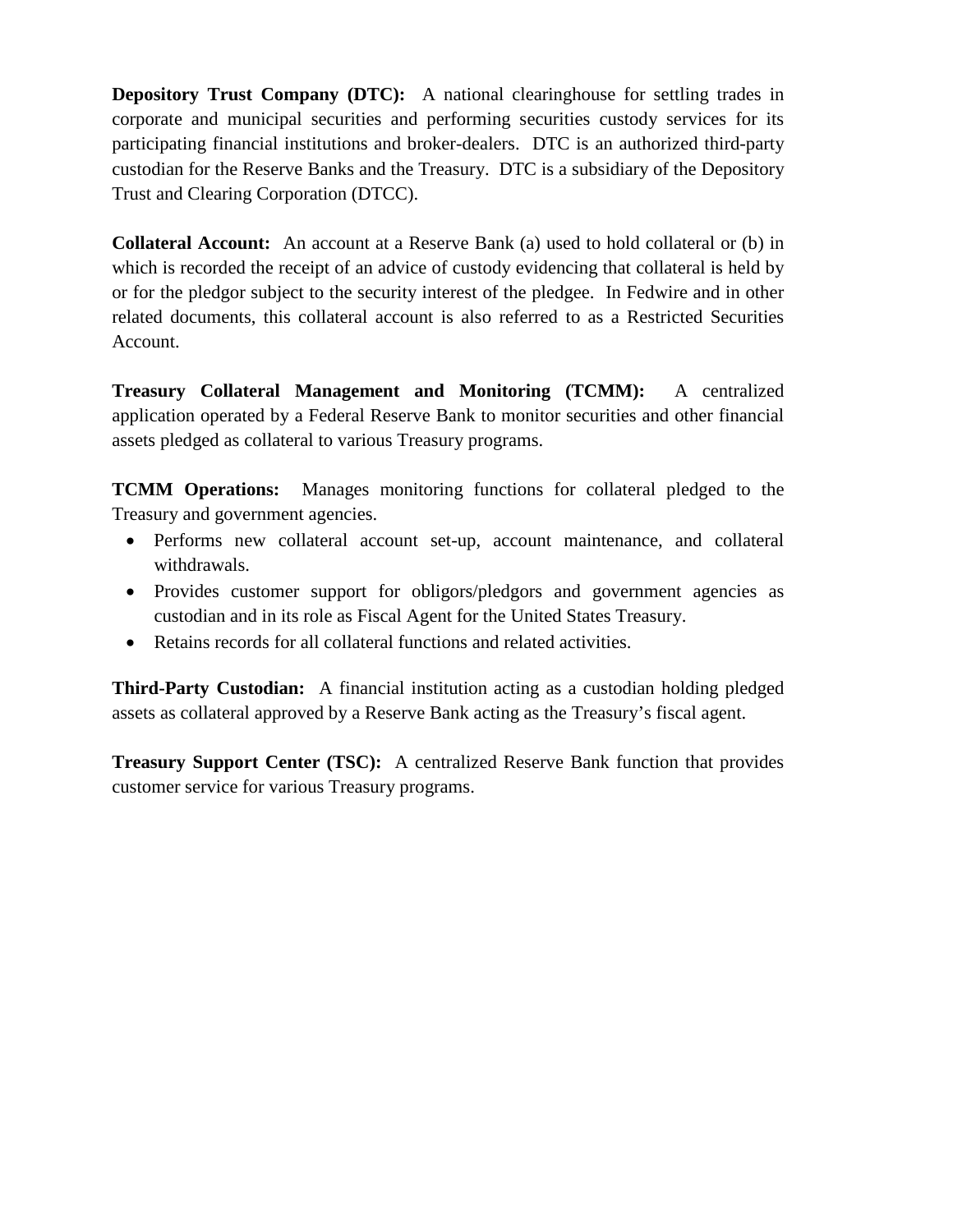Definitions of abbreviations used in discussing collateral:

ATBC - Amount To Be Collateralized

BIC - Borrower-in-Custody

BPD - Bureau of the Public Debt

CFR - Code of Federal Regulations

CMS - Collateral Management System

DTC - Depository Trust Company

DTCC - Depository Trust and Clearing Corporation

FMS - Financial Management Service

OPC - Off-Premise Collateral

TCMM - Treasury Collateral Management and Monitoring

TSC - Treasury Support Center

UST - United States Trustee for Bankruptcy

WOS - Wholesale Operations Site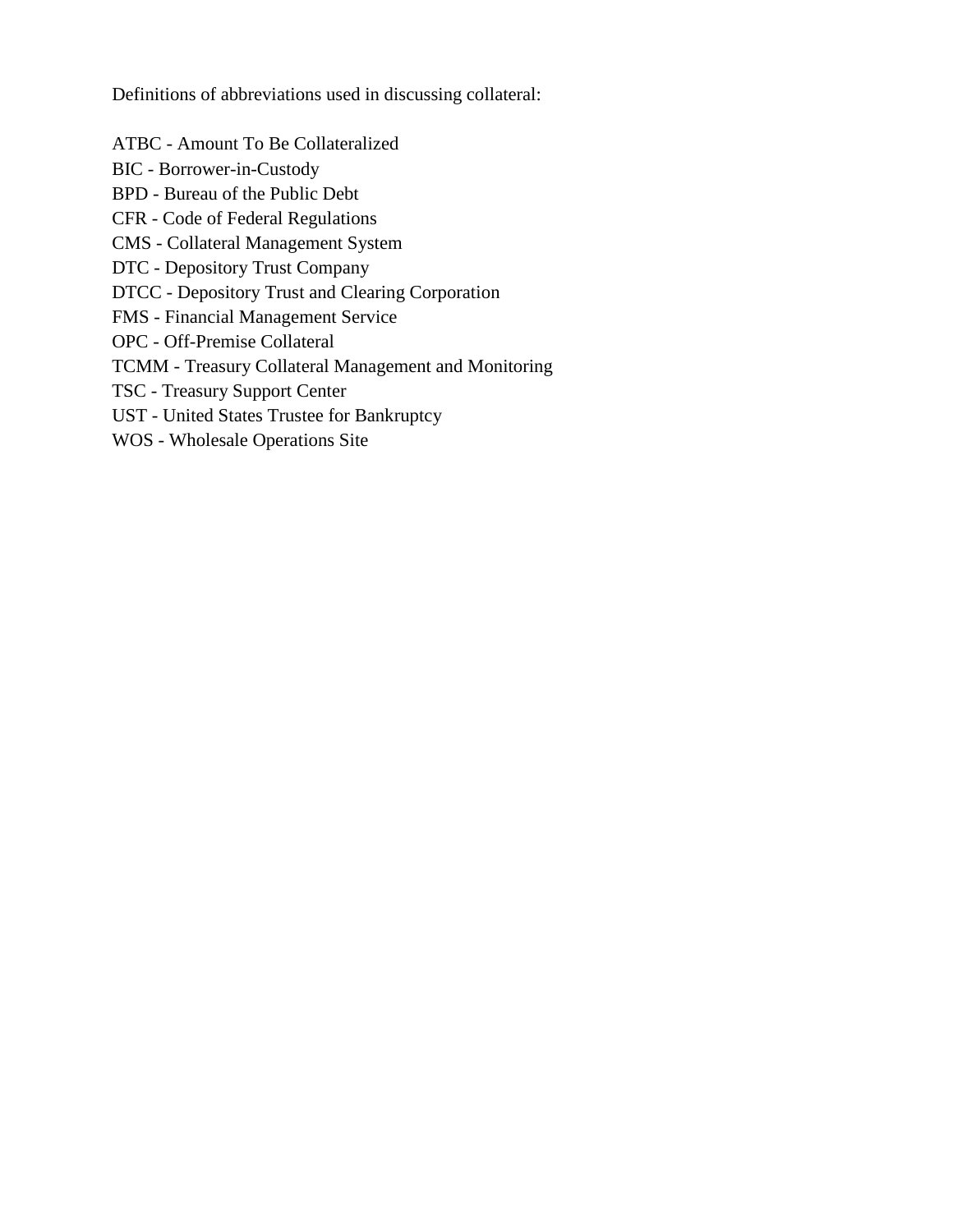# **TITLE 31 CFR PART 202 - DEPOSITARIES AND FINANCIAL AGENTS OF THE FEDERAL GOVERNMENT**

## **Purpose and Requirements**

Government agencies are responsible for ensuring the security of public money. Public money includes, but is not limited to, revenue and funds of the United States and deposit funds subject to the control or regulation of the United States or any of its officers, agents, or employees. The procedures and authority for the agencies are issued under Title 31 of CFR Part 202 (Depositaries and Financial Agents of the Federal Government) and Part 380 (Collateral Acceptability and Valuation). These regulations govern the designation of financial institutions as depositaries and financial agents of the federal government, the deposit of public money, and the acceptability and valuation of collateral pledged to secure public funds. Based on the collateral requirements supplied by the government agencies, the Federal Reserve, acting as fiscal agent for the Treasury, will ensure that depositaries provide proper collateralization for public money, as defined above, that exceeds applicable insurance limits.

When an agency selects a financial institution as a depositary for public funds, the financial institution is required to complete, execute, and submit Fiscal Service forms 5902 and 5903. Agencies are encouraged to use banks participating in Treasury's Minority Bank Deposit Program. The Federal Reserve will be responsible for obtaining and maintaining the current form for all depositaries with public funds on deposit under this program.

#### **Acceptable Collateral**

The most current listing of acceptable collateral for the 202 program is available on the TreasuryDirect website at:

#### [http://www.treasurydirect.gov/instit/statreg/collateral/collateral\\_acc31cfr202.pdf](http://www.treasurydirect.gov/instit/statreg/collateral/collateral_acc31cfr202.pdf)

#### **Collateral Valuation**

The Reserve Banks use pricing vendors that currently reprice marketable fixed income securities pledged under Treasury collateral programs on a daily basis at the opening of business each day. For paydown securities, new factors are applied to Fedwire securities when they are received from the issuer and to collateral recorded in CMS when they are received from the pricing vendor(s). Margins are also applied to priced and non-priced marketable securities based on asset type to adjust the market valuation for collateral requirement purposes.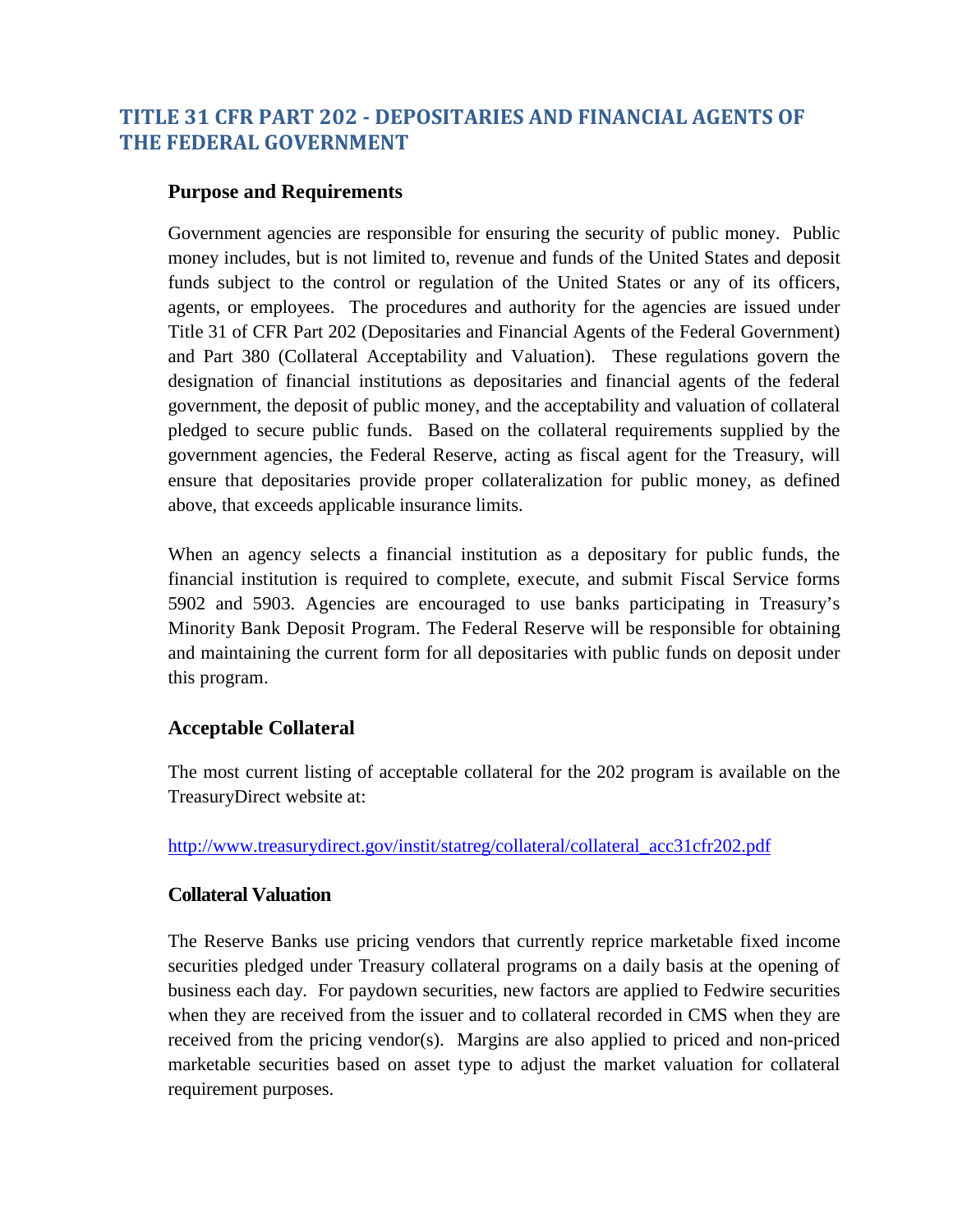A copy of the current collateral margin table for the 202 program is available on the TreasuryDirect website at:

[http://www.treasurydirect.gov/instit/statreg/collateral/202%20Margins%20Table%20\(06.03.14\).](http://www.treasurydirect.gov/instit/statreg/collateral/202%20Margins%20Table%20(06.03.14).pdf) [pdf](http://www.treasurydirect.gov/instit/statreg/collateral/202%20Margins%20Table%20(06.03.14).pdf)

This table identifies the appropriate margin values for acceptable collateral as approved by the Treasury.

For more specific questions about acceptable collateral and its valuation, depositaries should contact TCMM Operations Support at 1-888-568-7343 (select menu option 2, and then select menu option 1).

# **Collateral Account Maintenance**

# Opening an Account

After a financial institution has been contacted by an authorized agency to hold public funds on deposit, the institution should contact the Federal Reserve to ensure that the agency's 202 program collateral account is established under its Fedwire securities account structure in order to pledge Fedwire securities. The depositary must obtain the four-digit account number from the agency. It will be an alphanumeric character beginning with the letter V, followed by three numbers. If the agency does not know its number or does not have one, the depositary should request that the agency contact the Federal Reserve to ensure the correct account is established.

*Note: If the form is not on file with the Federal Reserve, the financial institution will be required to complete the legal form described in Section 3.1 of this document before the account can be opened.*

# Closing an Account

If a depositary no longer holds public funds on deposit from a specific agency, it must contact the Federal Reserve to have its Fedwire 202 program collateral account closed. The Federal Reserve will verify with the agency that funds are no longer on deposit with the depositary. Once the information is verified, the agency should send a written request to the Federal Reserve requesting that the specific 202 program collateral account be closed.

*Note: The 202 program collateral account will not be closed until the Federal Reserve has verified with the agency that the collateral requirement has been reduced to zero and that no other monies will be deposited.* 

# **Amount To Be Collateralized (ATBC)**

After all requirements have been met and the deposit relationship is established with the depositary, the agency will inform the Federal Reserve of the amount of collateral value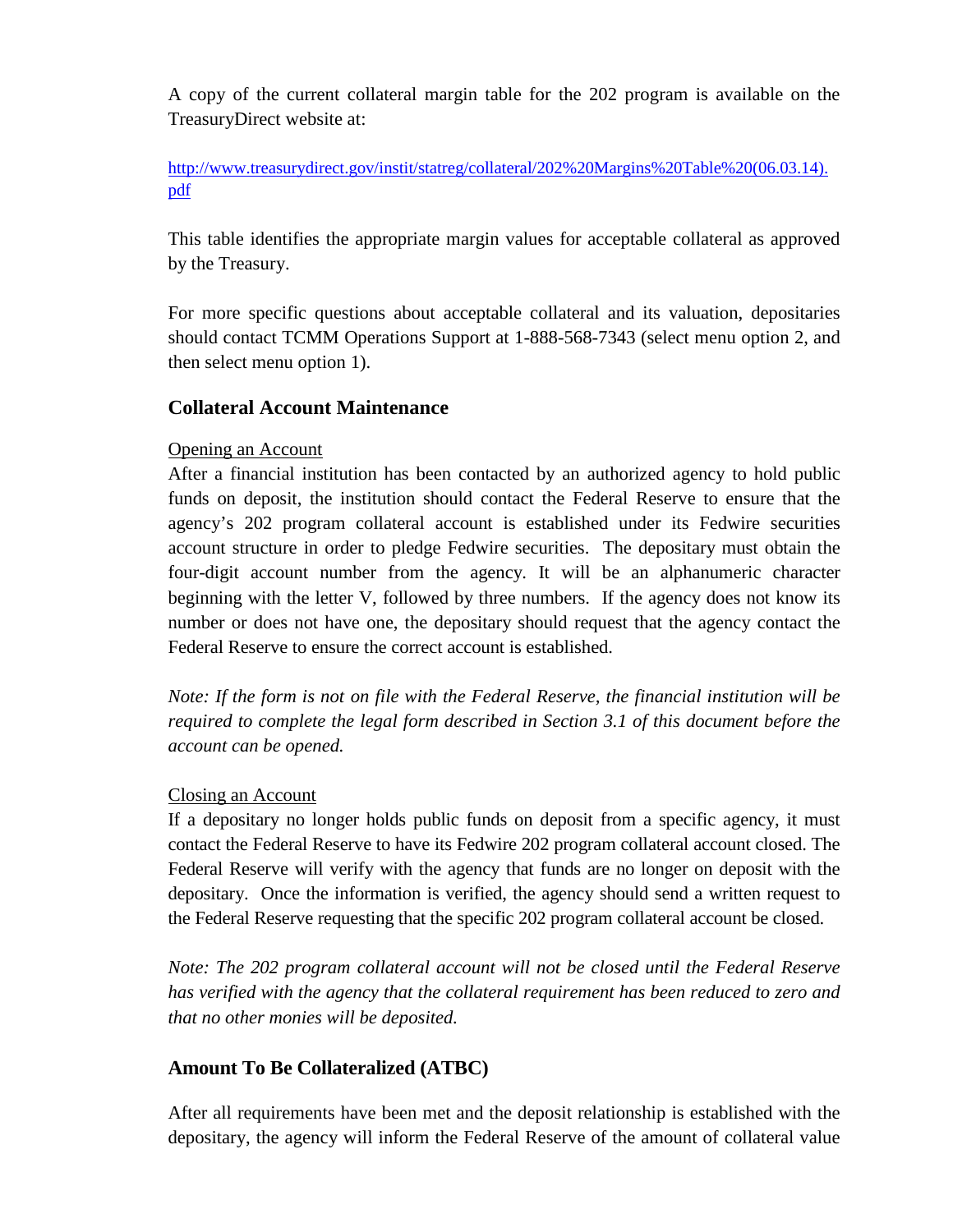required for the designated depositary. This dollar amount is referred to as the Amount To Be Collateralized (ATBC). The ATBC can be increased or decreased by the agency via the TCMM application or by contacting TCMM Operations Support at 1-888-568- 7343 (select menu option 2, and then select menu option 2). ATBC totals will not be changed without authorized direction to do so from the agency. If a depositary has a question about the current ATBC for a specific agency, it should contact the agency directly.

# **Collateral Monitoring**

Collateral held under a 202 program collateral account is monitored by the Federal Reserve using current collateral value, not par value. Depositaries pledging collateral to a 202 program collateral account must ensure that the current collateral value is sufficient to cover the  $ATBC$ <sup>[1](#page-7-0)</sup>. The Federal Reserve's TCMM application receives real-time updates for the current business day until the close of TCMM (refer to TCMM Operating Hours as listed in the Additional Resources Section).

### **Collateral Deficiencies**

A collateral deficiency occurs when the current collateral value is less than the account's ATBC. Collateral deficiencies may occur in a 202 program collateral account for the following reasons:

- Collateral held in the account received a periodic principal paydown (e.g., mortgage-backed securities or asset-backed securities)
- Collateral held in the account was revalued
- Collateral held in the account either matured or was called
- The agency increased the ATBC for the account.

When a deficient account is identified during the Federal Reserve's collateral monitoring process, the Federal Reserve will inform the depositary that additional collateral must be deposited as soon as possible.

# **Mergers and Acquisitions**

If a depositary (the non-survivor) participating in the 202 program is merging into another depositary (the survivor), instructions concerning the disposition of collateral held under any 202 program collateral account(s) for the non-survivor should be included in the merger information provided by the survivor to its local Reserve Bank, which will forward the information for further processing.

<span id="page-7-0"></span><sup>&</sup>lt;sup>1</sup> While the Federal Reserve monitors collateral value against the ATBC, the depositary has the responsibility for ensuring that all uninsured deposits of the agency are fully collateralized.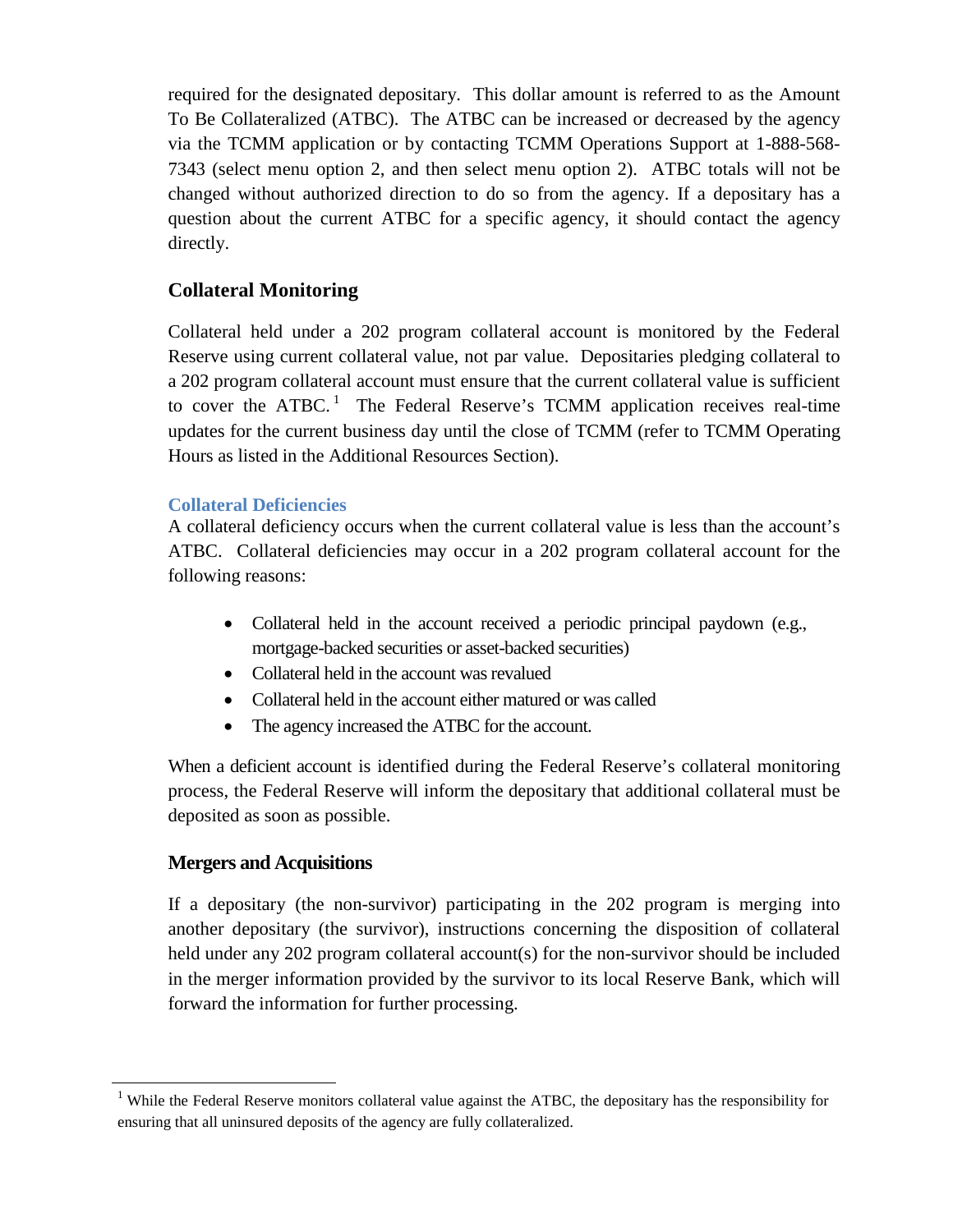If the legal and operational mergers occur on different dates, the non-survivor's account will have the recognized insurance coverage for its 202 account balances for the first six months after the legal merger date.

The survivor will be responsible for ensuring that sufficient collateral is pledged to the account by the end of the sixth month after the legal merger date. The non-survivor's account may be retained for up to one year after the legal merger date. If the survivor requests that the collateral be transferred before the operational merger date, it should contact the Federal Reserve for further instructions.

Prior to the operational merger date, the Federal Reserve will contact the agencies involved to verify ATBCs and to obtain authorization to move the collateral. On the operational merger date after receiving authorization from the respective agencies, the Federal Reserve will authorize the transfer of any securities held in the non-survivor's 202 program collateral account(s) to the survivor's appropriate 202 program Collateral account(s).

Please contact TCMM Operations Support at 1-888-568-7343 (select menu option 2, and then select menu option 1) to discuss any specific questions regarding the 202 collateral program.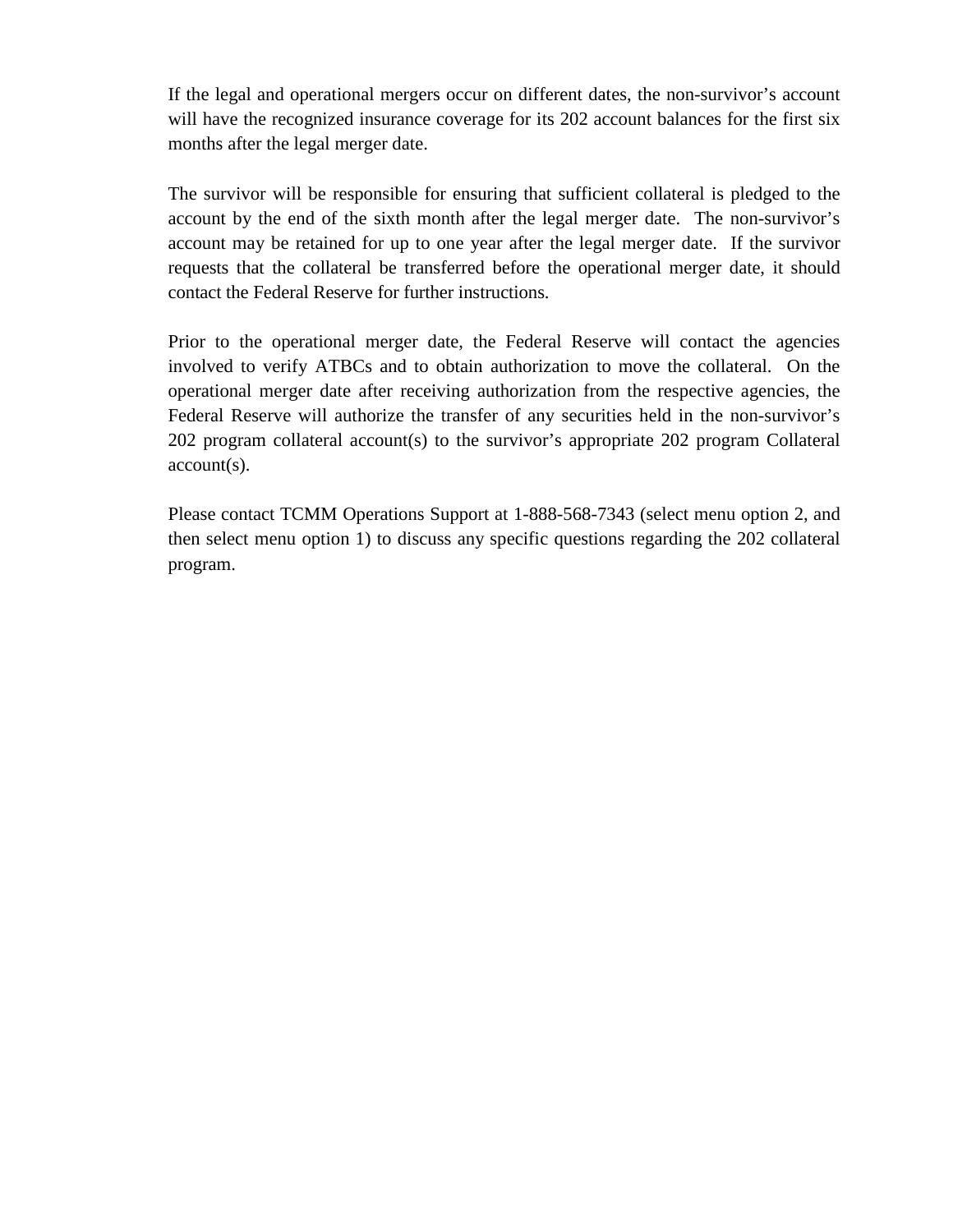# **ADDITIONAL RESOURCES**

#### • **Bureau of the Fiscal Service**

[https://www.fiscal.treasury.gov/fsservices/gov/rvnColl/tcmm/rvnColl\\_tcmm.htm](https://www.fiscal.treasury.gov/fsservices/gov/rvnColl/tcmm/rvnColl_tcmm.htm)

This website provides the CFR sections, procedural instructions, and other program information, including recent developments. You can also sign up to receive e-mail notification when certain areas of the site are updated.

### • **TreasuryDirect**

<http://www.treasurydirect.gov/instit/statreg/collateral/collateral.htm>

Find the latest information on acceptable collateral for each Treasury collateral program, as well as information on collateral valuation. Sign up for e-mail notification when certain areas of the site are updated.

### • **Financial Services**

http:/[/www.frbservices.org](http://www.frbservices.org/)

This website gives information on Treasury collateral programs and the Fedwire Securities Service. The Treasury Services information page will have information on the Treasury's collateral programs and the Reserve Bank collateral services. The Fedwire Securities page will give current information on the Fedwire Securities Service and provides a Fedwire Securities Guide.